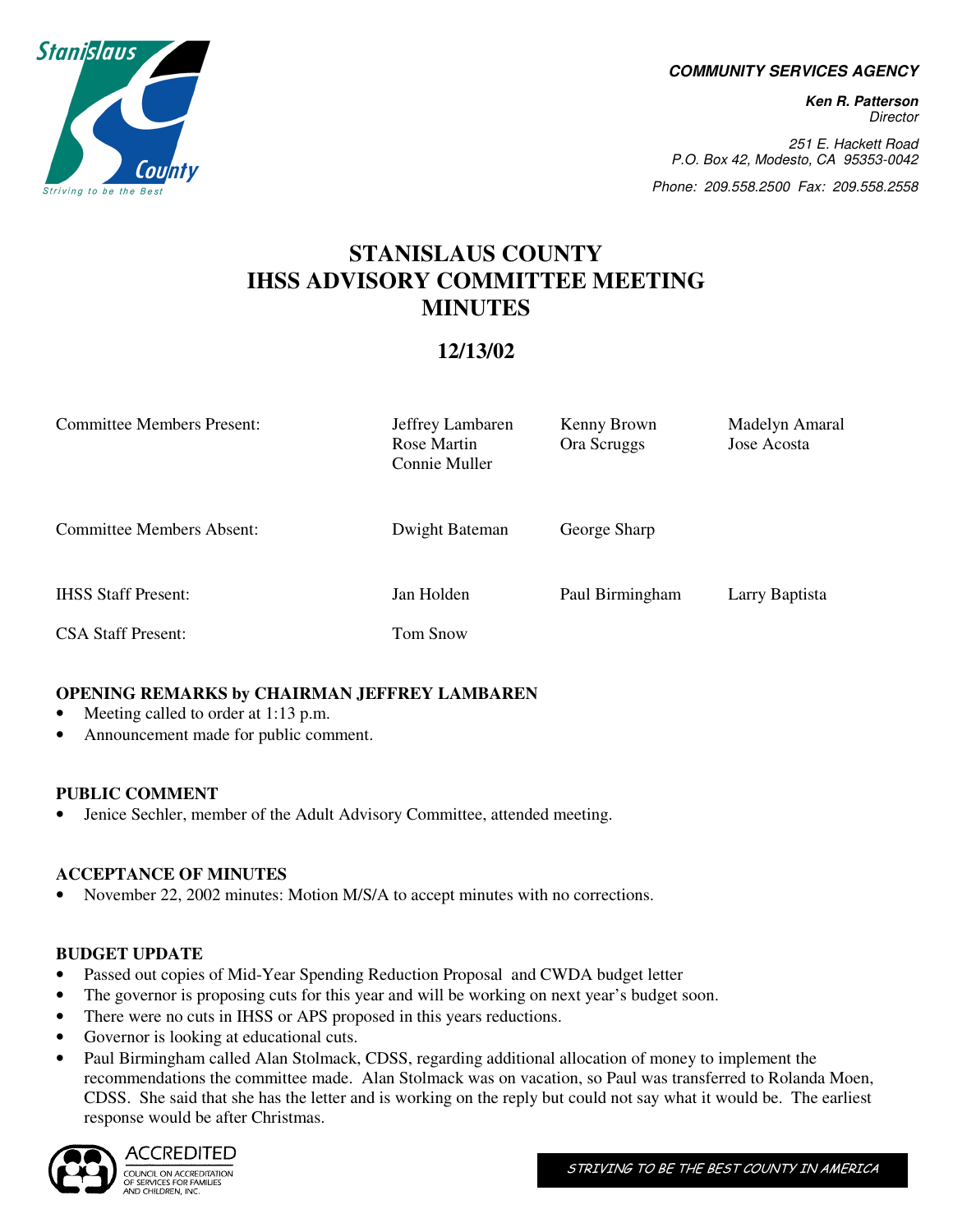- Paul also asked Rolanda if Public Authority rates are still being approved and she again said she could not give out any information.
- All Counties have to be in compliance with the Olmstead Act by April 1, 2003

### **STATUS OF NEW MEMBERS**

- Jan Holden spoke with Suzi Seibert at the Board of Supervisors office and the Board of Supervisors appointed George Sharp as a new committee member on December 3, 2002.
- Christine Munoz and Linda White are scheduled for appointment on the Boards agenda on December 17, 2002.
- The Board accepted the resignations of Toni Hector and Bonnie Cyphers on December 3, 2002. They have to wait ten days before they can reappoint.

#### **TERM LIMIT UPDATE**

- Jan Holden said that she and Suzi Seibert discussed term limits for new members. Suzi suggested that all new members on the committee be appointed to three year terms.
- Paul Birmingham expressed his concern about having two committee members serving on the Adult Services Advisory Board as well as the IHSS Advisory Committee. Paul thinks that it might create problems with the Brown Act but will check with County Counsel.
- Jeff Lambaren stated that the new term limit definition should be stated in the bylaws. Changes will be made to the bylaws to reflect 3 year terms.
- Jan said it would be a good idea to provide the new members with updated binders and to include the Board of Supervisors Recommendation on the Employer of Record.

# **MEETING FREQUENCY**

- Passed out copies of new 2003 meeting schedule.
- Jan Holden asked if the committee would still like to meet twice a month. Committee agreed to stay on the regular scheduled meeting times of every  $2<sup>nd</sup>$  and  $4<sup>th</sup>$  Friday of the month unless workload lessens.
- Motion M/S/A: to cancel the next meeting for Friday, December 27, 2002. The next meeting will be on January 10, 2003 (retreat).

#### **RETREAT: Transportation; Draft Agenda**

- Passed out copies of lunch menus and draft agenda.
- Committee members had to reselect their lunch selection to include only one lunch entrée and one dessert for the entire committee. Committee chose the main lunch entrée of roasted chicken and N.Y. Cheesecake for dessert.
- Jeff spoke with Cathy Bankson and she said the draft agenda was fine. She would like about 3 hours for her presentation. Discuss items, break the committee into groups and do individual activities.
- Allocate George Sharp an hour for his Olmstead presentation after Cathy's presentation.
- Jeff stated that it would be a good idea for a staff member to visit the meeting room ahead of time for any other arrangements. Larry Baptista volunteered to examine the room. Cathy would like a presentation board with easel.
- Committee members would like a map to the retreat.
- Members are to meet at the County office building on Hackett Rd. at 9am and will provide transportation for those who would not like to drive.

# **UPDATE HOMEMAKER MODE**

- Passed out draft of Homemaker position.
- The Justification has already been given by the CEO's office.
- The County would do their own recruitment and interviews. The interviews do not have to follow the regular interview process.